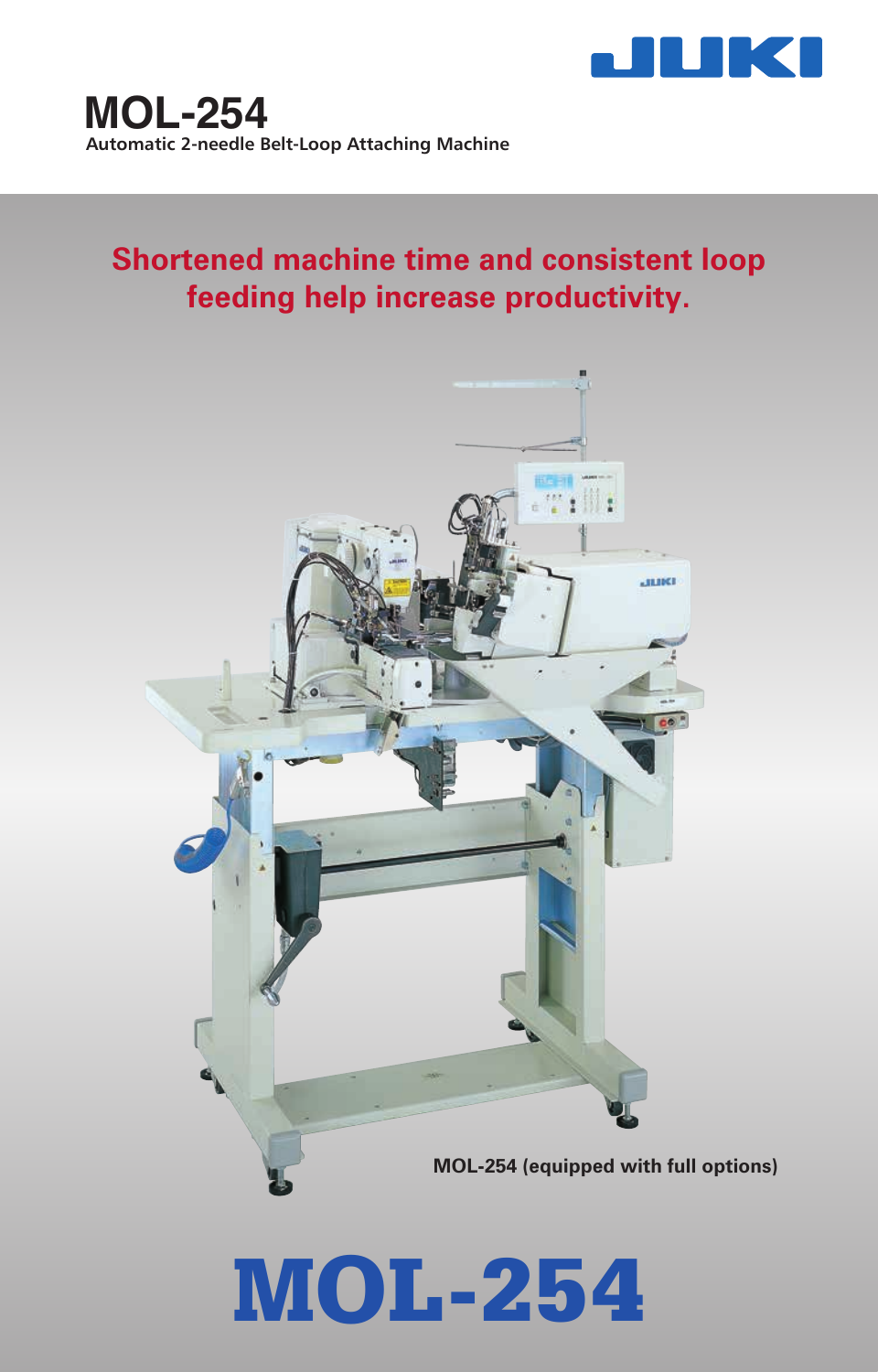# **OPTIONS**





### ■ Belt-loop feeding device (Belt-loop slackener) Part No.: G5730-254-0A0

The cylinder type belt-loop feeding device supports the belt-loop feeding of the main unit.

### ■ Needle cooler Part No.: G5770-254-0A0

The device cools the frictional heat generated by the needle during sewing.

### ■ Air gun assembly Part No.: G5760-254-0A0

### ■ Belt-loop tension releasing device (fullness) Part No.: G5700-254-0A0

The device slackens the belt-loop when attaching it on the garment body.

### ■ Needle thread breakage detector

### Part No.: G5780-254-0A0

The device detects breakages in the needle thread by means of a thread take-up spring. If a needle thread breakage is detected, the device halts the sewing of the next loop.

\*A bobbin thread counter, cross-cut cloth chip suction device, and adjustable stand are installed as standard on the machine.

## **MAJOR SPARE PARTS**

| <b>Part name</b>                   | Part No.      |
|------------------------------------|---------------|
| Upper knife (loop cut knife)       | G5412-254-000 |
| Shuttle, H type                    | B1818-210-D0B |
| Shuttle race ring complete, C type | B1817-210-DAC |
| Needle hole guide                  | 138-82501     |
| Moving knife junction              | 138-81255     |
| Lower plate blank                  | 138-81008     |
| EP-ROM for data                    | HL-0084230-00 |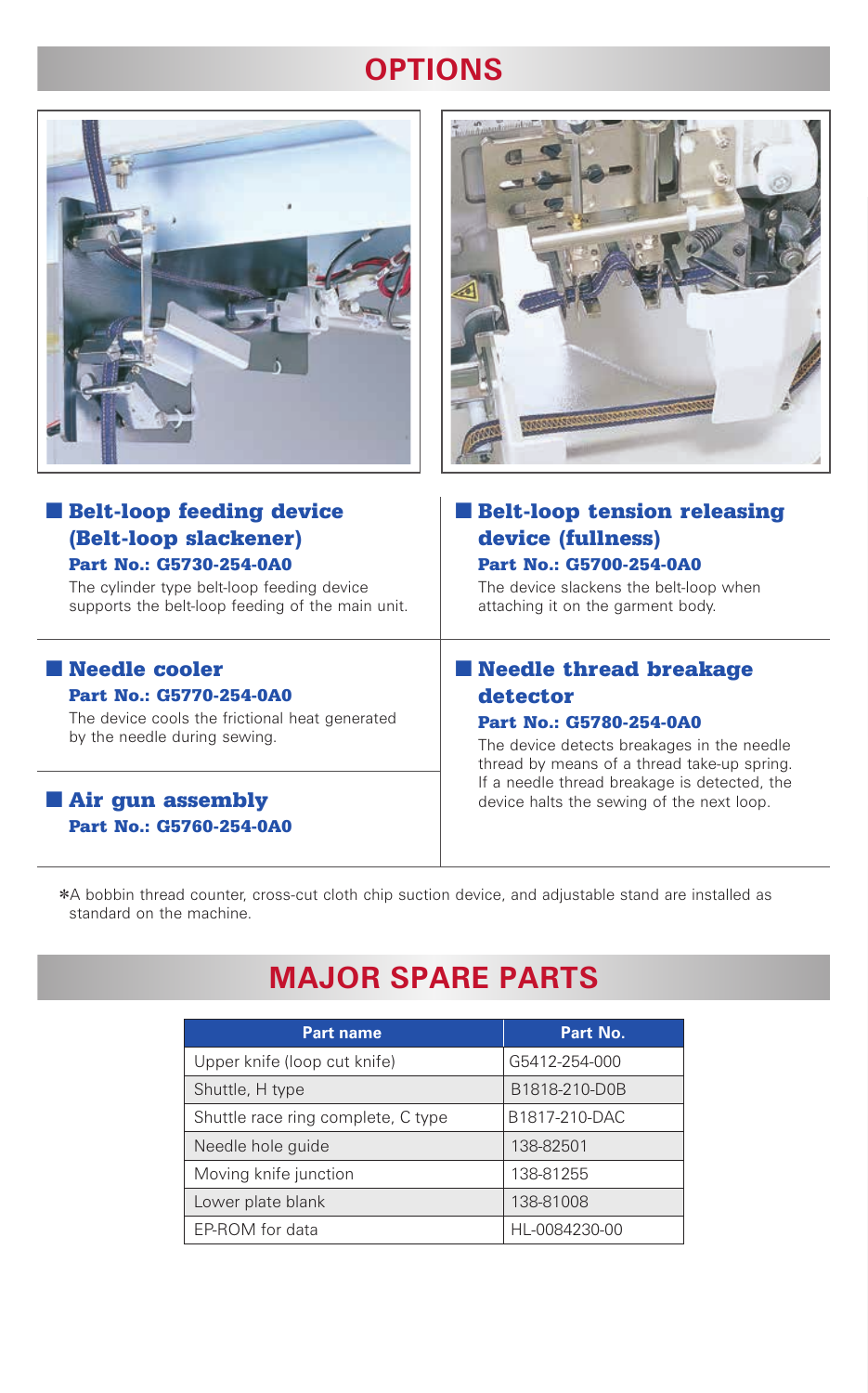# **MACHINE TIME 1.2 SEC./BELT-LOOP**

### The machine time is 1.2 seconds per belt-loop (with 28 stitches).

The new machine head specifically developed for belt-loop attaching machines runs at a maximum sewing speed of 2,500rpm and is equipped with a direct-drive system that improves start up performance and shortens sewing time. The belt-loop feeding device is now provided with a halfway standby capability for subsequent belt-loops, and its faster belt-loop supply action shortens the time required for supplying belt-loops and helps speed up the machine time to 1.2 seconds per belt-loop (with 28 stitches).



### With the improved consistency in belt-loop supply action and re-try capability, the machine down time is substantially reduced.

Belt-loops are fed out by the conventional gear-roller feeding mechanism and also drawn out by the new drawing mechanism on the clamp device. Supported by these two mechanisms, the folding fork catches "curled" or "creased" belt-loops every time and supplies them to the head. In addition, the sensor of the clamp device detects the presence/absence of belt-loops. If it detects a faulty belt-loop feed, the clamp device automatically repeats the clamping action. Since the operator doesn't have to operate the set-back switch, less time is lost.





●When feeding out belt-loops and the settlement of the finger catches belt-loops and the finger catches belt-loops and the finger catches belt-loops and the finger catches belt-loops and the settlement of the settlement o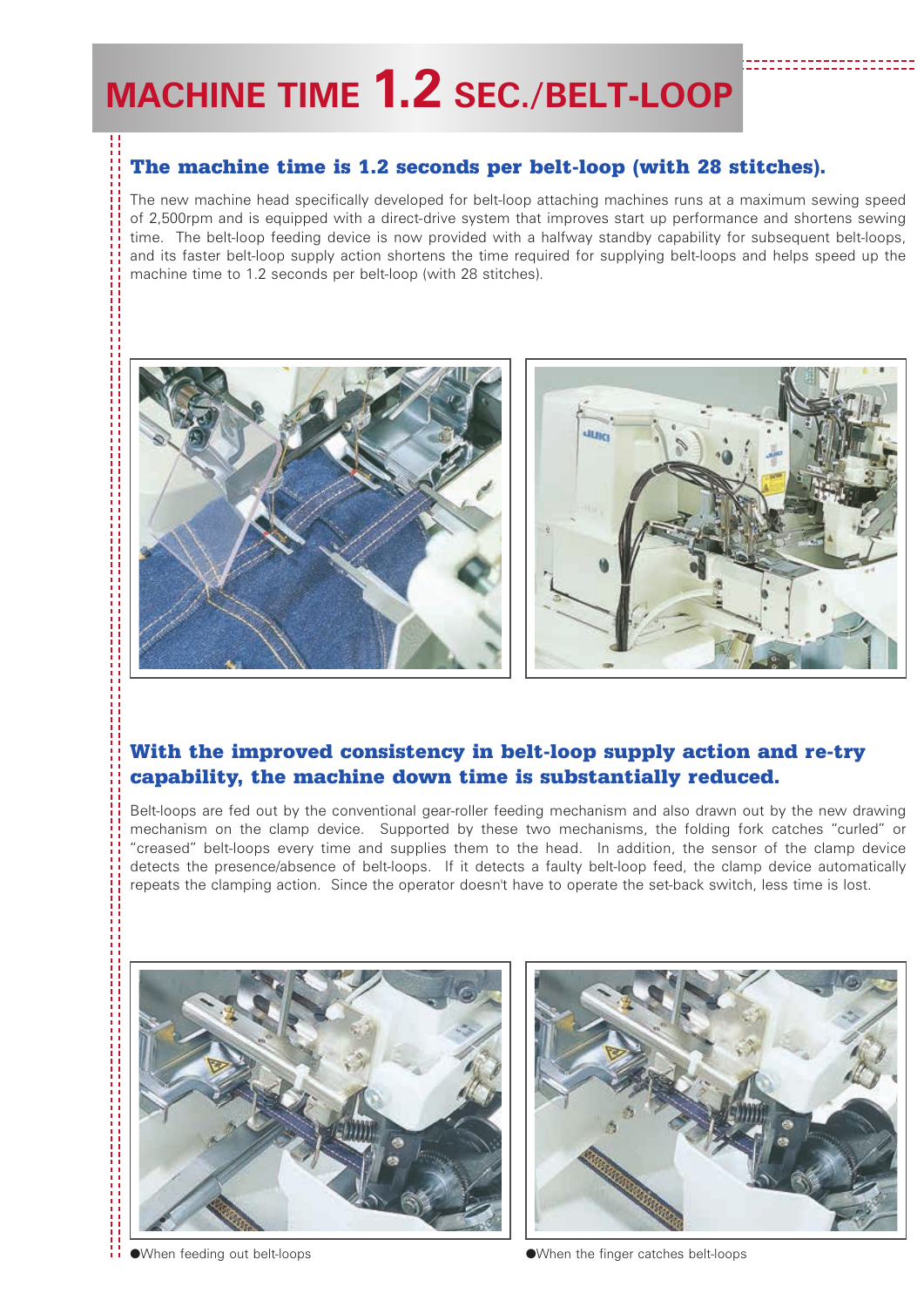### The machine quickly and reliably disposes splices without any delays in cycle time.

The machine preliminarily detects each splice in the belt-loops and efficiently disposes them. This means that even when the machine carries out the splice-disposal procedure, the belt-loop feeding device can complete its belt-loop supply action and supply the next belt-loop well before the machine starts to sew. As a result, the operator can perform rhythmical and efficient sewing work with no delay in cycle time. By detecting changes in the material thickness, the machine's potentiometer finds splice in belt-loops and disposes them perfectly.

When changing the material to be sewn, the change in the material thickness recognized by the potentiometer as a splice can be easily adjusted and programmed through the machines's teaching function.

The standard machine incorporates a 1.8-fold capacity shuttle hook. The shuttle hook improves efficiency by reducing the frequency of bobbin thread replacement.



# **THE MACHINE OFFERS IMPROVED FLEXIBILITY.**

### The newly developed machine head comes with a computercontrolled X-Y linear feeding system which enables to program the number of stitches and size of bartacking.

The number of stitches to sew a belt-loop can be switched between; 28-, 36- and 42-stitches, and the bartacking size can be easily changed through the operating panel. What's more, the user can create his/her own original sewing patterns in addition to the standard ones using JUKI's PGM-20 programming software developed for computer-controlled sewing machines.

### Simple adjustment of the machine enables changeover of the cutting method between cross cutting and straight cutting.

The applicable loop width for the cross-cutting device is increased. In this model, both the cross-cutting device and the straight-cutting device can now cut loop up to 20mm width.

### FINISHED BELT-LOOP STITCH SIZE





\*The machine is factory-equipped with cross-cutting device at the time of delivery.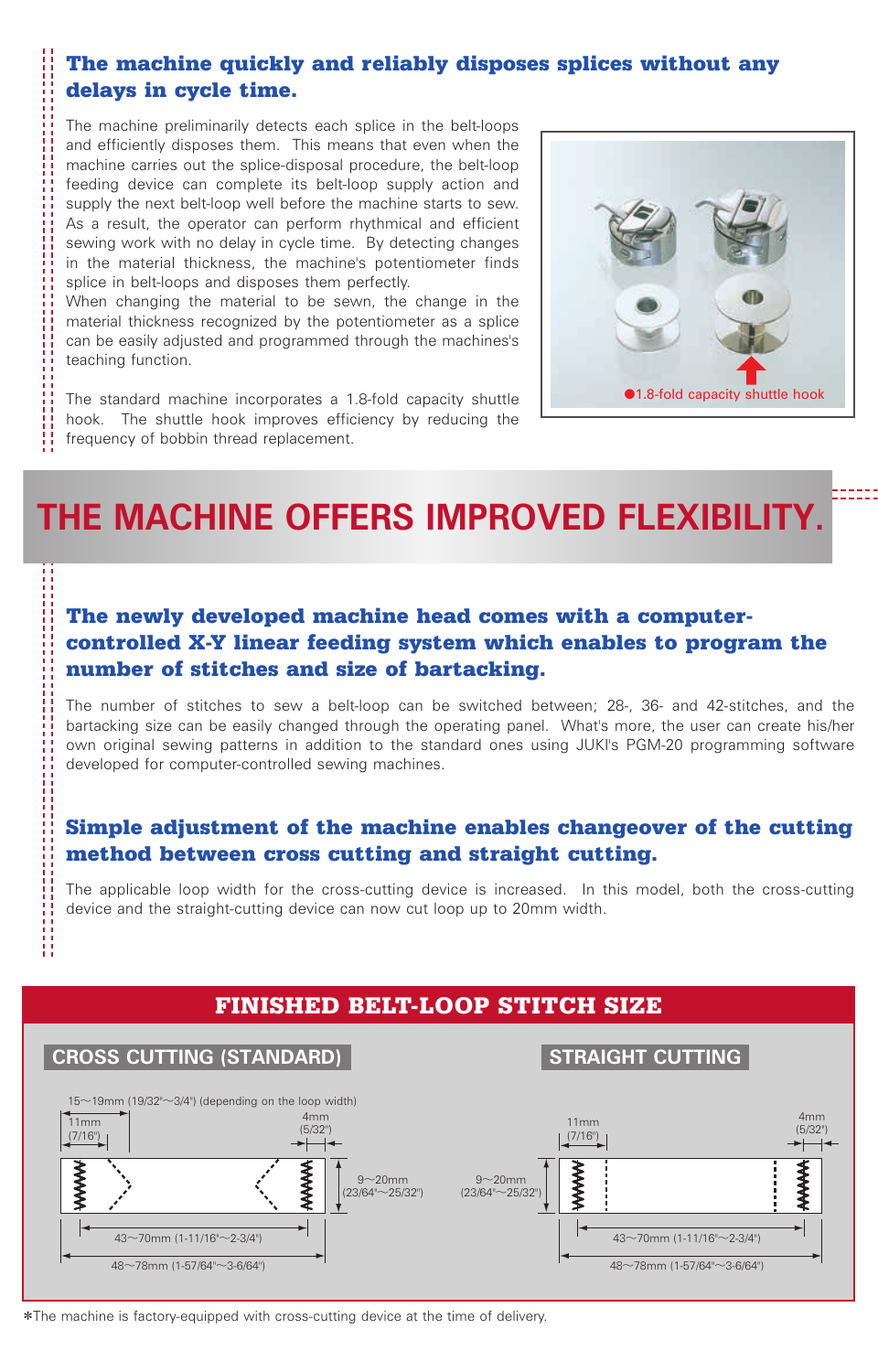# **THE MACHINE OFFERS IMPROVED OPERABILITY, WORKABILITY, AND MAINTAINABILITY.**

### An electric sliding mechanism is installed in the front hook (near the operator).

The newly incorporated electric sliding mechanism is used to electrically shift the front hook when replacing the bobbin or conducting maintenance on nearby components in order to widen the space between the hooks and facilitate the job. In addition, when changing the needle gauge, the front hook can be finely positioned in increments of 0.01mm through the operating panel, thereby allowing the operator to easily adjust the distance between the blade points of the two shuttle hooks. Since the machine no longer requires any adjustment in the hook timing (phase), needle gauge adjustment is much simpler than ever before.



● With a minimal distance between hooks



● With a maximized distance between hooks

### To enable computer-controlled belt-loop supply performance, the machine has adopted a servomotor-driven belt-loop feeding device that feeds the belt-loops to the sewing position (i.e.,under the presser foot).

The belt-loop feeding position is automatically adjusted to the belt-loop width. With this capability, the beltloop width can be easily changed without mechanical adjustment. In addition, when feeding the belt-loop under the presser foot, the widthwise position of the belt-loop can be offset through simple manipulation of the operating panel.



● The widthwise position of the belt-loop can be offset.



● The lift of the presser foot is as high as 21mm to ensure outstanding workability.

### To improve workability in replacing belt-loops, the belt-loops insertion opening through which belt-loops are supplied to the feeding device is now located on the front side of the main unit.

The operator can visually check how the belt-loops are fed during sewing and prevent possible troubles in the belt-loop feed due to faulty loop-feeding paths.

### The machine is equipped as standard with an adjustable stand.

The height of the working table can be easily adjusted to match the operator's height. The operator can carry out sewing works in a comfortable posture with less physical strain and fatigue.